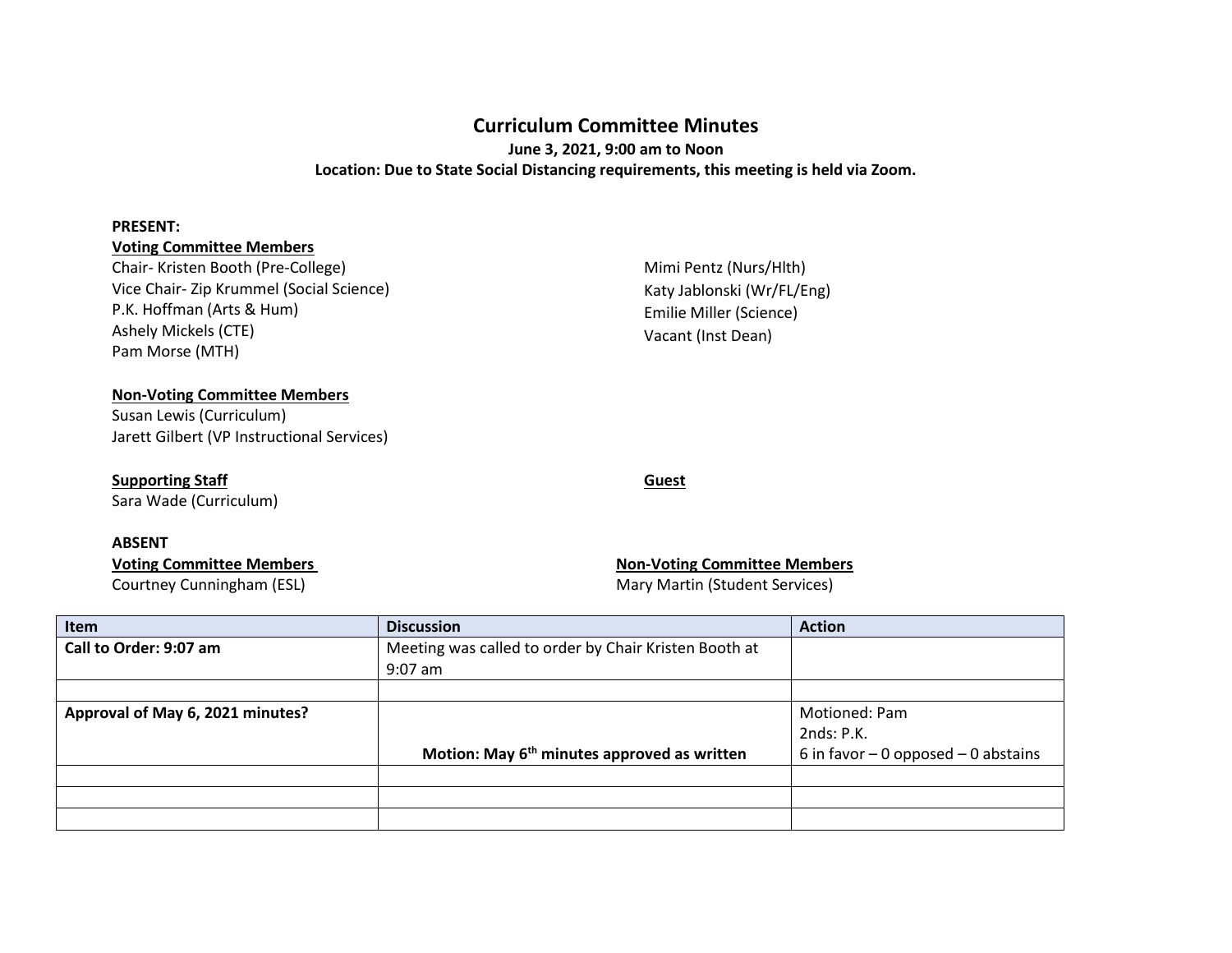| <b>Old Business:</b>               |                                                                                                   |                                       |
|------------------------------------|---------------------------------------------------------------------------------------------------|---------------------------------------|
| 1. Meeting procedure proposals     | Discussion of each proposals                                                                      |                                       |
| <b>Proposal #1: The Curriculum</b> |                                                                                                   |                                       |
| <b>Committee by Robert's Rule</b>  | Kristen stated that she supports completely removing                                              |                                       |
| <b>Proposal #2: Curriculum</b>     | "Robert's Rules" out of the meeting procedure. By doing                                           |                                       |
| <b>Committee Procedural Rules</b>  | so it will eliminate possible confusion for new                                                   |                                       |
| without Robert's Rules             | committee members that Robert's Rules don't apply to                                              |                                       |
|                                    | this committee.                                                                                   |                                       |
|                                    |                                                                                                   |                                       |
|                                    | Chair Kristen asked committee members to weigh in on                                              |                                       |
|                                    | the decision so that an agreement can be made, and this                                           |                                       |
|                                    | issue can be resolved.                                                                            |                                       |
|                                    | In support of Proposal 2: Kristen, Pam, P.K., Katy, Emilie                                        |                                       |
|                                    |                                                                                                   |                                       |
|                                    | Ashley states a concern that Proposal 2 does not have a                                           |                                       |
|                                    | clear procedure process as like Proposal 1. Zip explains                                          |                                       |
|                                    | that the Committee's work is formal and having a simple                                           |                                       |
|                                    | reference to Robert's Rules will help keep the meeting                                            |                                       |
|                                    | flowing and formal.                                                                               |                                       |
|                                    | In support of Proposal 1: Zip, Ashley                                                             |                                       |
|                                    |                                                                                                   |                                       |
|                                    | Motion #1: is to use proposal #2 with the amendment                                               | Motion #1                             |
|                                    | that a description of meeting processes such as in                                                | Motion: Ashley                        |
|                                    | proposal #1 is added without the mention of Robert's                                              | 2nds: Katy                            |
|                                    | Rules.                                                                                            | 5 in favor $-1$ opposed $-0$ abstains |
|                                    |                                                                                                   |                                       |
|                                    | Susan wanted to share that the document outlining                                                 |                                       |
|                                    | Curriculum Committee approved procedures in proposal                                              |                                       |
|                                    | 2 includes agreements, proposals and rules that the                                               |                                       |
|                                    | committee has agreed upon over the years, designing                                               |                                       |
|                                    | for itself how the meetings should be run. She added                                              |                                       |
|                                    | that she did not add to or make these rules. Susan                                                |                                       |
|                                    | added even with the modified Robert's Rules the                                                   |                                       |
|                                    | remaining or not mentioned rules are still in play. And                                           |                                       |
|                                    | why not stick with the rules that the committee has                                               |                                       |
|                                    | made for itself.                                                                                  |                                       |
|                                    | Ashely shared concerns about proposal 2 and that it                                               |                                       |
|                                    |                                                                                                   |                                       |
|                                    |                                                                                                   |                                       |
|                                    | could be hard for new members to understand. Susan<br>said that the committee could add or make a |                                       |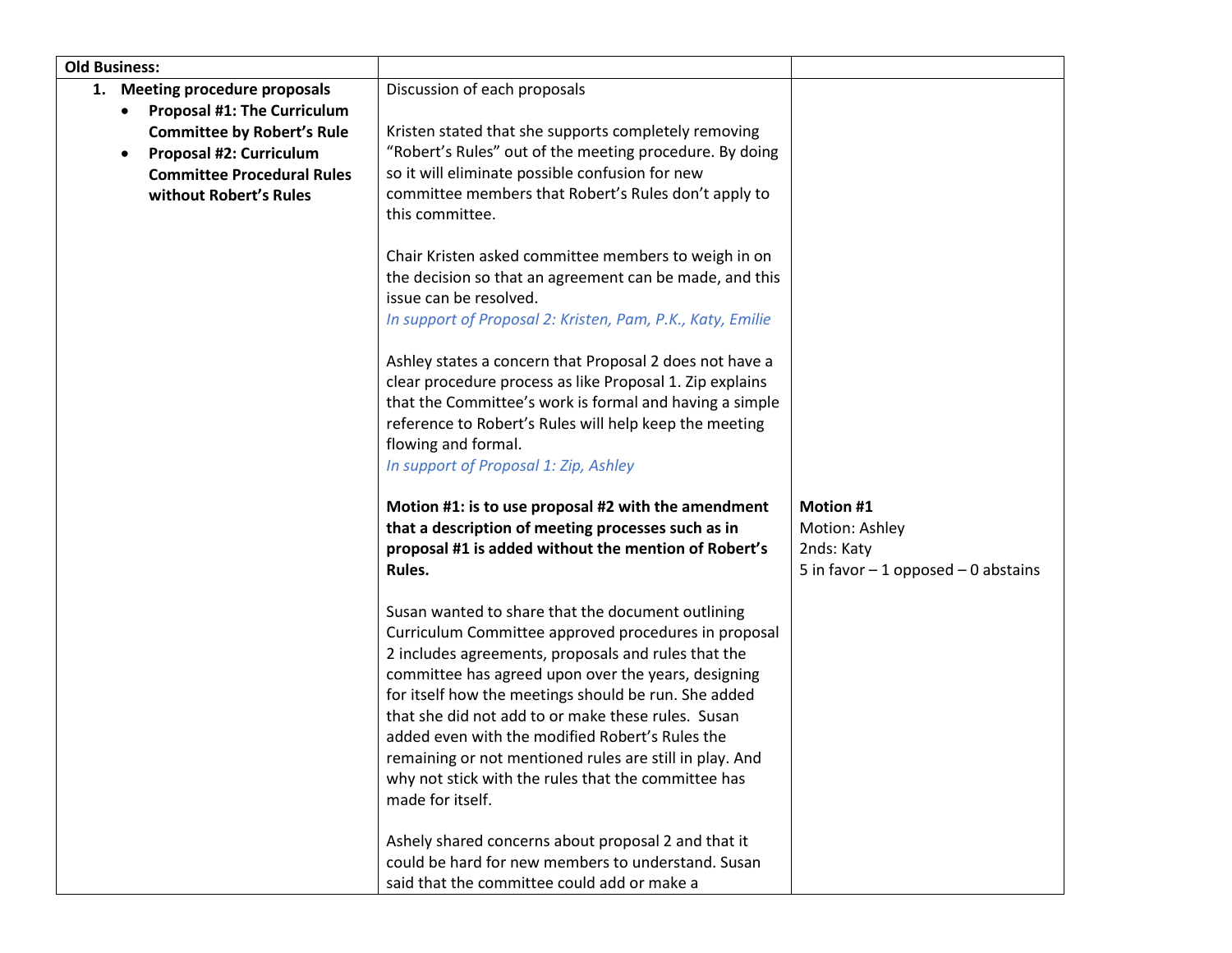|                                  | description/overview combining the information on how     |                                       |
|----------------------------------|-----------------------------------------------------------|---------------------------------------|
|                                  | the meetings are to be ran in proposal 1 to proposal 2.   |                                       |
|                                  |                                                           |                                       |
|                                  | It was noted that there was really no need to vote on     |                                       |
|                                  | Proposals 1 & 2, but instead a vote is needed on          |                                       |
|                                  | whether to leave the reference to Robert's Rules in the   |                                       |
|                                  | committee's charter, or to remove that language. Once     |                                       |
|                                  | the committee removes Robert's Rules from the charter     |                                       |
|                                  | the committee will rely on the procedural rules it has    |                                       |
|                                  | established for itself over the years, Proposal 2.        |                                       |
|                                  |                                                           |                                       |
|                                  | It was decided to table until fall a discussion about how |                                       |
|                                  | the committee will handle abstentions in meetings.        |                                       |
|                                  | Motion #2: is to remove Robert's Rules of Order (Newly    |                                       |
|                                  | Revised) from the Curriculum Committee's Charter.         | <b>Motion #2</b>                      |
|                                  |                                                           | Motion: Zip                           |
|                                  | Susan asked the committee if they want to change          | 2nds: Ashley                          |
|                                  | language in the Operating Procedures to add "Time for     | 7 in favor $-0$ opposed $-0$ abstains |
|                                  | discussion will be provided, and a motion supported by a  |                                       |
|                                  | second will be required prior to voting" into the         |                                       |
|                                  | submission/request section.                               |                                       |
|                                  |                                                           |                                       |
|                                  | Motion #3: revise the Course Development Operating        |                                       |
|                                  | Procedure as written in proposal 2                        | Motion #3                             |
|                                  |                                                           | Motion: Zip                           |
|                                  | ** ACTION ITEM: Susan will add meeting procedure          | 2nds: P.K.                            |
|                                  | language from proposal 1 to proposal 2 to better          | 7 in favor- 0 opposed $-$ 0 abstains  |
|                                  | describe procedural processes. She will bring it back to  |                                       |
|                                  | the committee in the fall.                                |                                       |
| <b>New Business:</b>             |                                                           |                                       |
| <b>Submissions:</b>              |                                                           |                                       |
| ED 216 General Education Request | Zip points out that the outcomes of the course don't      | Motion: Katy                          |
|                                  | quite match what the Course Description states. Kristen   | 2nds: Pam                             |
|                                  | explains the reasoning behind why it was originally       | 7 in favor $-0$ opposed $-0$ abstains |
|                                  | written this way.                                         |                                       |
|                                  |                                                           |                                       |
|                                  | Motion: approve as written                                |                                       |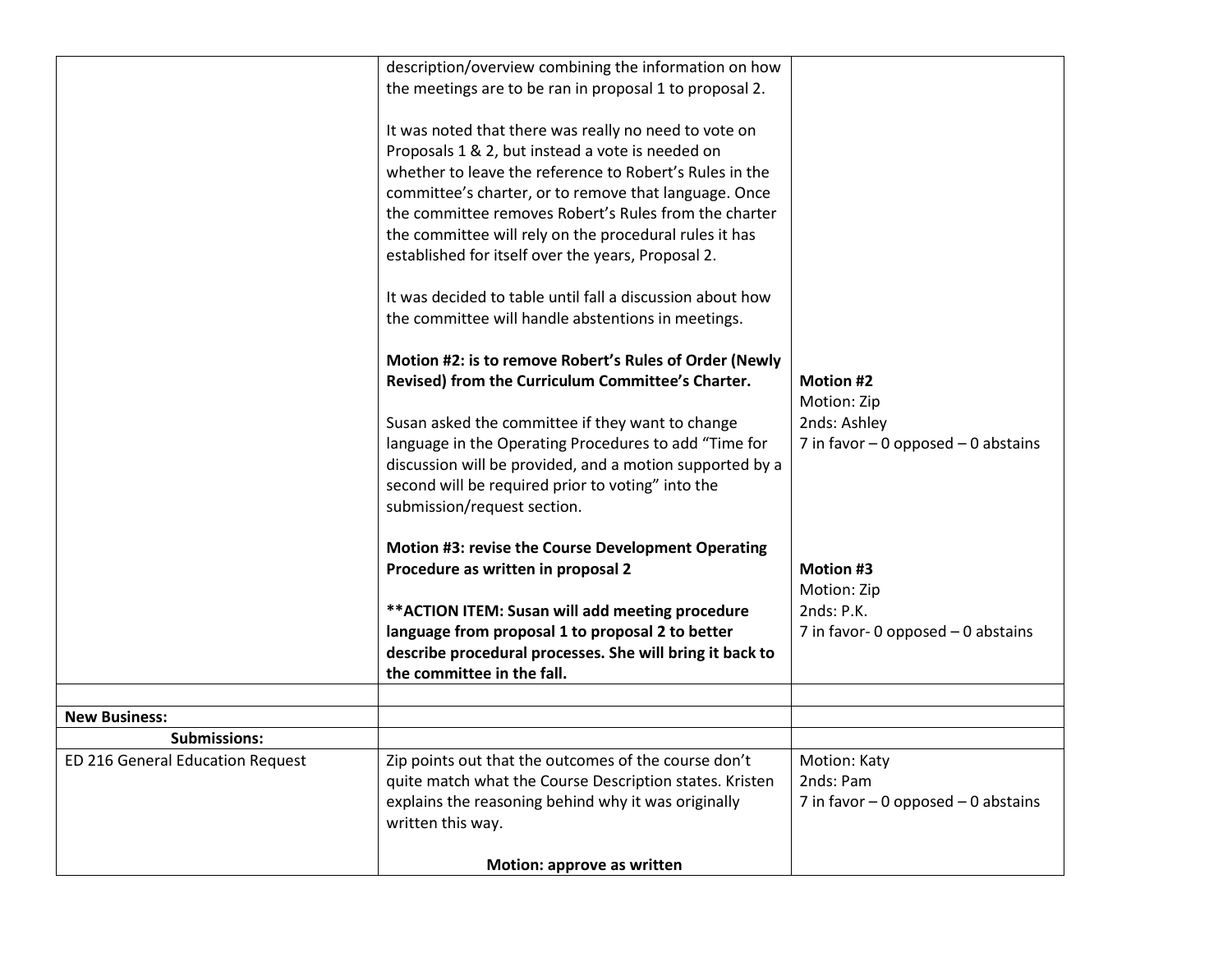| ED 219 General Education Request                                                               | Susan explains that this course has not be officially<br>approved by OSU as a general ed requirement, Courtney<br>has been working with them to get it approved and<br>redesign the syllabi to OSU's liking. Susan explains that<br>she is pushing this class now, so that it can be included<br>in the catalog, especially for ECE students as it will be a<br>general education requirement.<br>Question arose what department the ED Courses will fall<br>under, they will be under Social Science Department. It<br>was also discussed that the enrollment of these course<br>will steadily increase due to this being a required course<br>for certain degrees. | Motion: Emilie<br>2nds: Katy<br>7 in favor $-0$ opposed $-0$ abstains |
|------------------------------------------------------------------------------------------------|----------------------------------------------------------------------------------------------------------------------------------------------------------------------------------------------------------------------------------------------------------------------------------------------------------------------------------------------------------------------------------------------------------------------------------------------------------------------------------------------------------------------------------------------------------------------------------------------------------------------------------------------------------------------|-----------------------------------------------------------------------|
|                                                                                                | Motion: approve as written with the stipulation that                                                                                                                                                                                                                                                                                                                                                                                                                                                                                                                                                                                                                 |                                                                       |
|                                                                                                | OSU approval as a Gen Ed course is achieved.                                                                                                                                                                                                                                                                                                                                                                                                                                                                                                                                                                                                                         |                                                                       |
| <b>ASOT-BUS Degree Revision</b>                                                                | Susan explains the ASOT-BUS change impact from the<br>state & why the curriculum committee is being asked to<br>approve this proposal.                                                                                                                                                                                                                                                                                                                                                                                                                                                                                                                               | Motion: Zip<br>2nds: Katy<br>7 in favor $-0$ opposed $-0$ abstains    |
|                                                                                                | Motion: approve as written                                                                                                                                                                                                                                                                                                                                                                                                                                                                                                                                                                                                                                           |                                                                       |
| <b>Committee Action:</b>                                                                       |                                                                                                                                                                                                                                                                                                                                                                                                                                                                                                                                                                                                                                                                      |                                                                       |
| Procedural updates (Consent<br>1.<br>agenda, chair/vice chair eligibility)<br>& Charter review | Susan explains that there has been an unofficial<br>understanding for several years that the chair and vice-<br>chair positions will be held by faculty members rather<br>than administrative members; however, this<br>"understanding" has never been made official. Would<br>the committee like to officially make it a rule that<br>Curriculum Committee's chair and vice chair positions<br>are held by faculty members only?<br>Motion: revise Procedural Rules-<br>Membership/Eligibility and Elections/Officers: add a<br>second bullet that says, "Officers are elected from<br>among the voting faculty."                                                   | Motion: Zip<br>2nds: Ashley<br>7 in favor- 0 opposed- 0 abstains      |
|                                                                                                |                                                                                                                                                                                                                                                                                                                                                                                                                                                                                                                                                                                                                                                                      | Motion: Ashley                                                        |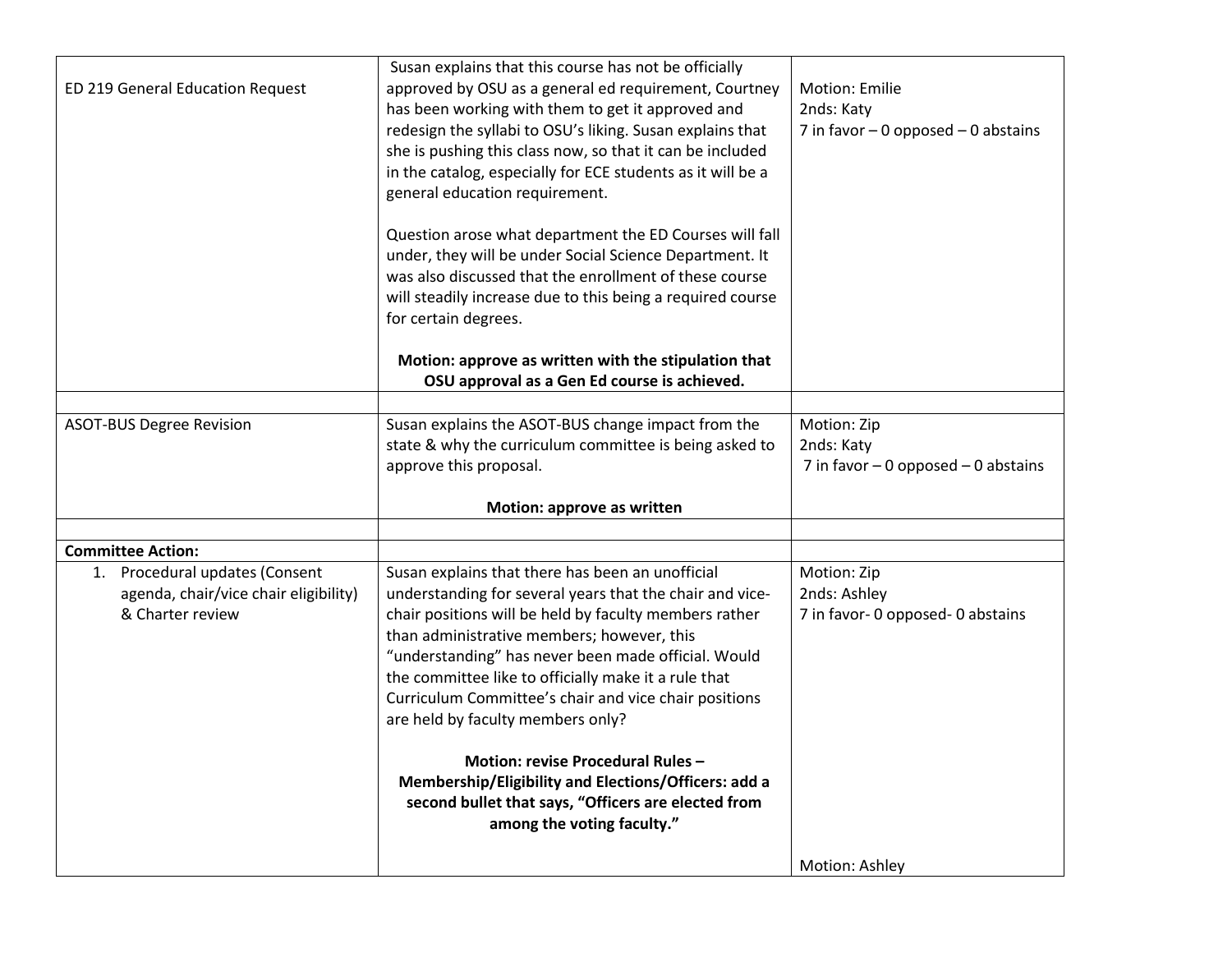|                       | Susan explains that deletion and addition of electives                                                                                                                                                                                     | 2nds: Pam                         |
|-----------------------|--------------------------------------------------------------------------------------------------------------------------------------------------------------------------------------------------------------------------------------------|-----------------------------------|
|                       | could be included in a Consent Agenda, for a time they<br>were allowed. Susan asked the committee if the<br>committee needs to see a full revision form to complete<br>the deletion and addition of electives.                             | 7 in favor- 0 opposed- 0 abstains |
|                       | Motion: in the Committee's Procedural Rules: remove<br>section A under Miscellaneous Procedures-<br><b>Rules/Consent Agenda Usage</b>                                                                                                      |                                   |
|                       | Susan asks if there were any other revisions needed for<br>the Curriculum Committee's Charter. Charter review is<br>to take place each spring. None were recommended.                                                                      |                                   |
| 2. 2021-2022 Chairman | Kristen, Zip, P.K. Emilie terms ended, this year. Kristen,<br>P.K. and Emilie have been re-elected but Zip is being<br>replaced by Stephen Shwiff.                                                                                         |                                   |
|                       | Since Zip was the committee's incoming chair for next<br>year, a decision needs to be made on how to proceed<br>now that he will not be a member in the coming year.                                                                       |                                   |
|                       | There are two options for election of a new chair<br>1. Wait until fall to elect a chair and vice chair<br>2. The committee could elect a new chair at this<br>meeting.                                                                    |                                   |
|                       | It was agreed to wait to elect the chair until the fall<br>Orientation Meeting. Kristen agreed to run the first<br>meeting in the fall until the new chair and vice chair are<br>elected.                                                  |                                   |
|                       | Jarett asked the committee if there were any questions<br>about being the chair. Ashley asked Kristen what it takes<br>and how much time does it usually take to be the chair.<br>Kristen explains what she does to prep for the meetings. |                                   |
| 3. Schedule           | Curriculum Committee Schedule for 2021-2022<br>September 23, 10 am - 12:00 pm - Orientation (2 hours)                                                                                                                                      |                                   |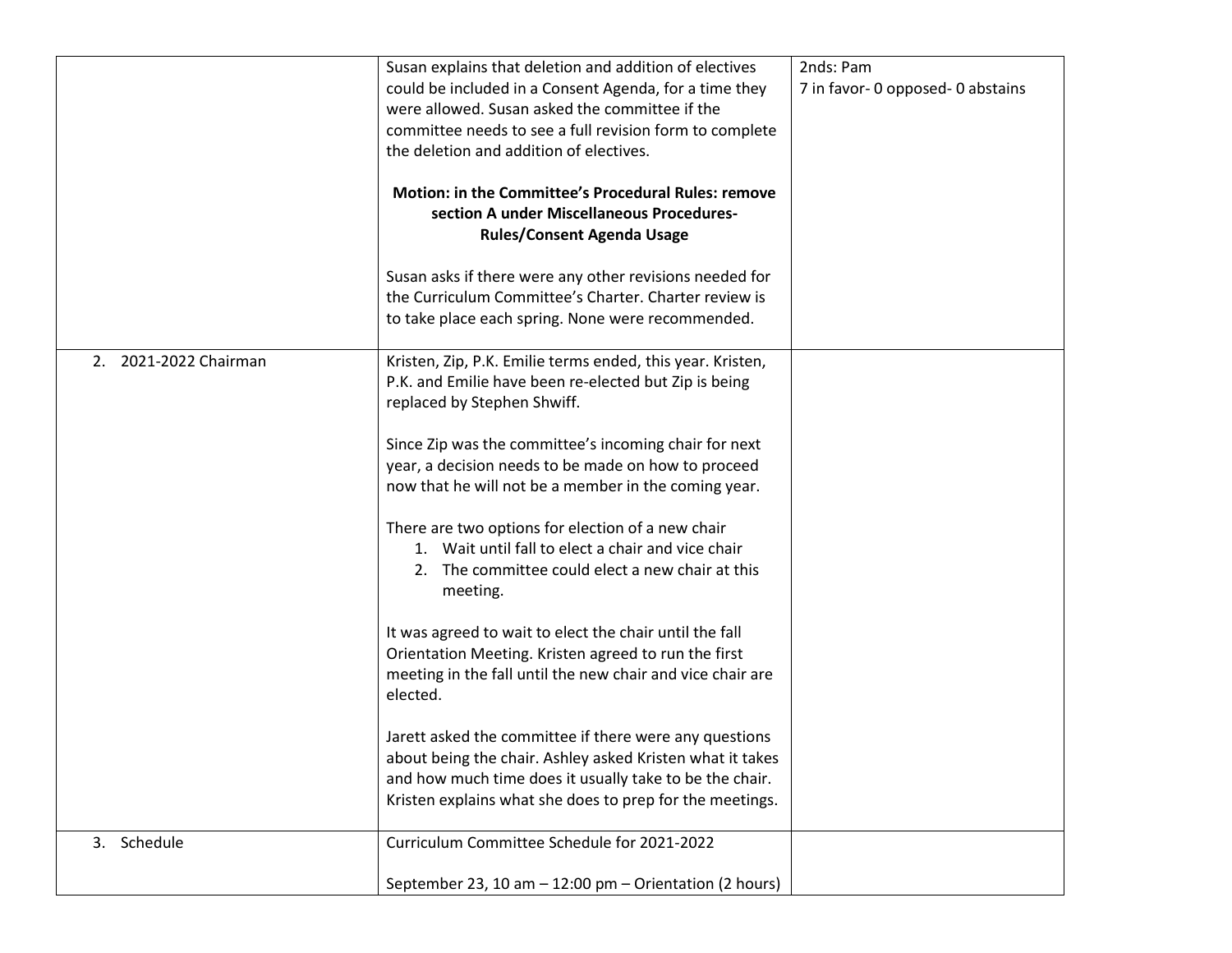|                                  | October 7 and 21                                            |                                    |
|----------------------------------|-------------------------------------------------------------|------------------------------------|
|                                  | November 4 and 18 (or December 2)                           |                                    |
|                                  | February 10                                                 |                                    |
|                                  | March 3 and 17                                              |                                    |
|                                  | April 7                                                     |                                    |
|                                  | May 12                                                      |                                    |
|                                  | June (finals week?) - Retreat (3 hours)                     |                                    |
|                                  |                                                             |                                    |
|                                  | The only date in question is November 18 or December        |                                    |
|                                  | 2. It was agreed upon to go ahead with December 2           |                                    |
|                                  | instead of November 18.                                     |                                    |
|                                  |                                                             |                                    |
|                                  | Jarett will share the dates with the new General            |                                    |
|                                  | Education Dean. He gave a brief introduction about the      |                                    |
|                                  | new dean, sharing who she is and when she is going to       |                                    |
|                                  | be starting.                                                | <b>Motion: Katy</b>                |
|                                  |                                                             | 2nds: Ashley                       |
|                                  | Motion: to except the proposed dates for Curriculum         | 7 in favor- 0 opposed- 0 abstained |
|                                  | Committee meetings with the date of December 2.             |                                    |
| 4. Review guidelines for writing | Zip wanted to bring attention to the Course Outcomes        |                                    |
| outcomes and descriptions-       | and to make the committee aware when writing the            |                                    |
| Updates                          | Course Outcomes, they should be written with the            |                                    |
|                                  | student in mind so they will be able to understand them.    |                                    |
|                                  |                                                             |                                    |
|                                  | When the committee is approving the course outcomes         |                                    |
|                                  | to make sure that they are written for the students to      |                                    |
|                                  | understand. Susan explains the difference between a         |                                    |
|                                  | specific skill that the student will learn and complicated  |                                    |
|                                  | language and sentence structure.                            |                                    |
|                                  |                                                             |                                    |
|                                  | Ashley asked what Zip saw from other colleges and           |                                    |
|                                  | universities in their course outcomes. And Zip explained    |                                    |
|                                  | that some community colleges outcomes are too wordy,        |                                    |
|                                  | and universities use technical terminology that is          |                                    |
|                                  | difficult for students to understand.                       |                                    |
|                                  |                                                             |                                    |
|                                  | The committee viewed the course outcome writing             |                                    |
|                                  | guidelines; it was talked about the possibility of updating |                                    |
|                                  | the examples. It was agreed to keep the writing             |                                    |
|                                  | guidelines as is.                                           |                                    |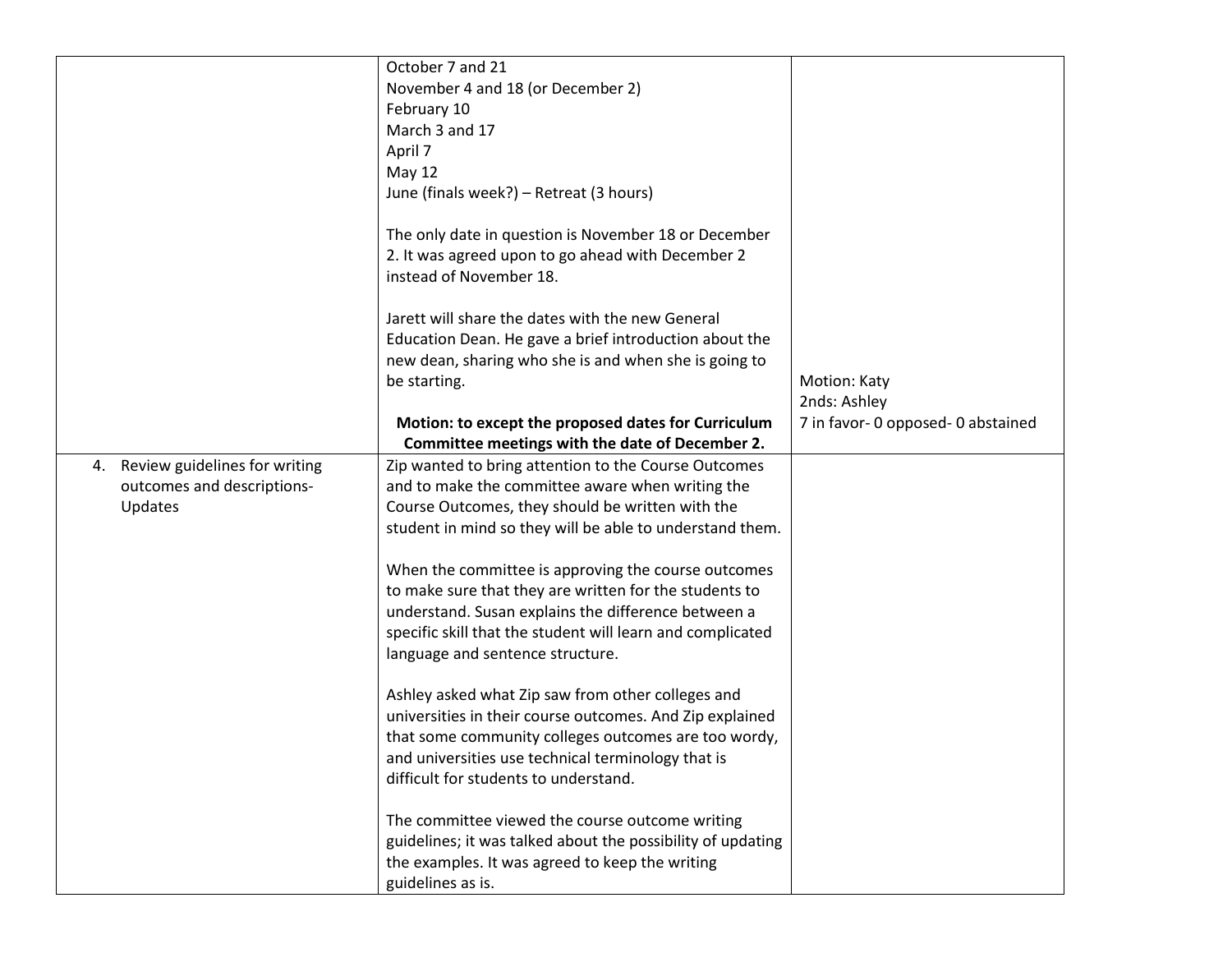|                                                                                                                                                                                                             | Katy did mention it would be nice to have the course<br>description be more descriptive. Susan will change the<br>submission forms to allow more words for course<br>descriptions.                                                                                                                                                                                                                                                                                                              |  |
|-------------------------------------------------------------------------------------------------------------------------------------------------------------------------------------------------------------|-------------------------------------------------------------------------------------------------------------------------------------------------------------------------------------------------------------------------------------------------------------------------------------------------------------------------------------------------------------------------------------------------------------------------------------------------------------------------------------------------|--|
| Introduction to new Associate of<br>5.<br>Science Transfer (AST), Associate of<br>Arts Transfer (AAT), and Major<br>Transfer Maps (MTMs for Biology,<br><b>Elementary Education, English</b><br>Literature) | Susan explains Major Transfer Maps (MTMs). The HECC<br>have created two new transfer degrees to be the vehicle<br>for the awarding of the MTMs, the Associate of Science<br>Transfer (AST) and Associate of Arts Transfer (AAT).<br>These degrees don't exist for another reason except to<br>house MTMs. AST & AAT are pre-approved through the<br>state and don't have to be put into Webforms, but they<br>must be submitted to and approved by NWCCU and<br>entered as a college offerings. |  |
|                                                                                                                                                                                                             | Moving forward, we may decide that we should suspend<br>the ASOT-BUS from our offerings as the AST-Business is<br>very similar. We will probably have a similar<br>conversation regarding the current Elementary Educator<br>Transfer Pathway as it is nearly identical to the<br><b>Elementary Education MTM.</b><br>Susan just wanted to bring this to the committee's<br>attention. MTMs will be voted in the fall and submitted                                                             |  |
|                                                                                                                                                                                                             | to the NWCCU for approval.                                                                                                                                                                                                                                                                                                                                                                                                                                                                      |  |
| Including standardized research<br>6.<br>practices into curriculum - learning<br>communities, LIB 101, embedded<br>in coursework                                                                            | Katy brought to the attention of the committee her<br>interest in addressing the need for students to get<br>greater exposure to information literacy skills. Katy<br>states her concern that students are leaving college<br>without good researching skills.                                                                                                                                                                                                                                  |  |
|                                                                                                                                                                                                             | Discussion on how to implement LIB 101 into every<br>student's curriculum. The possibility of implementation<br>into FYE (First Year Experience), it won't be the full class<br>but a partial class to students.                                                                                                                                                                                                                                                                                |  |
|                                                                                                                                                                                                             | Katy explained that how LIB 101 is designed it would be<br>better to be in line with another class that will include a<br>research component such as WR 121. LIB 101 would be                                                                                                                                                                                                                                                                                                                   |  |